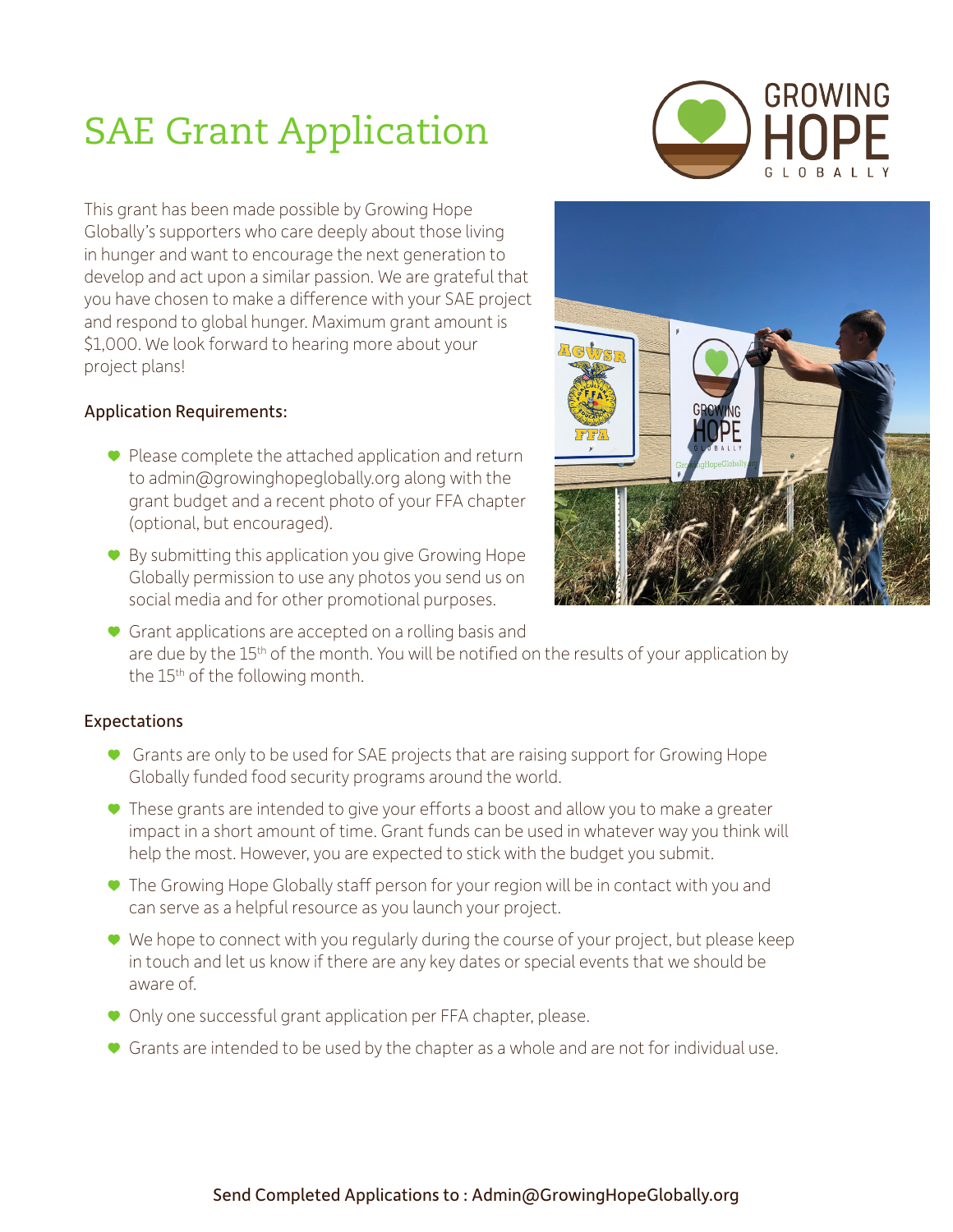| Make Check Payable to: National Communication of the Check Payable to: |  |
|------------------------------------------------------------------------|--|
|                                                                        |  |
|                                                                        |  |

Tell us about your FFA Chapter:

Why is your chapter passionate about responding to global hunger?

How did you hear about the Growing Hope Globally SAE curriculum and grant opportunity?